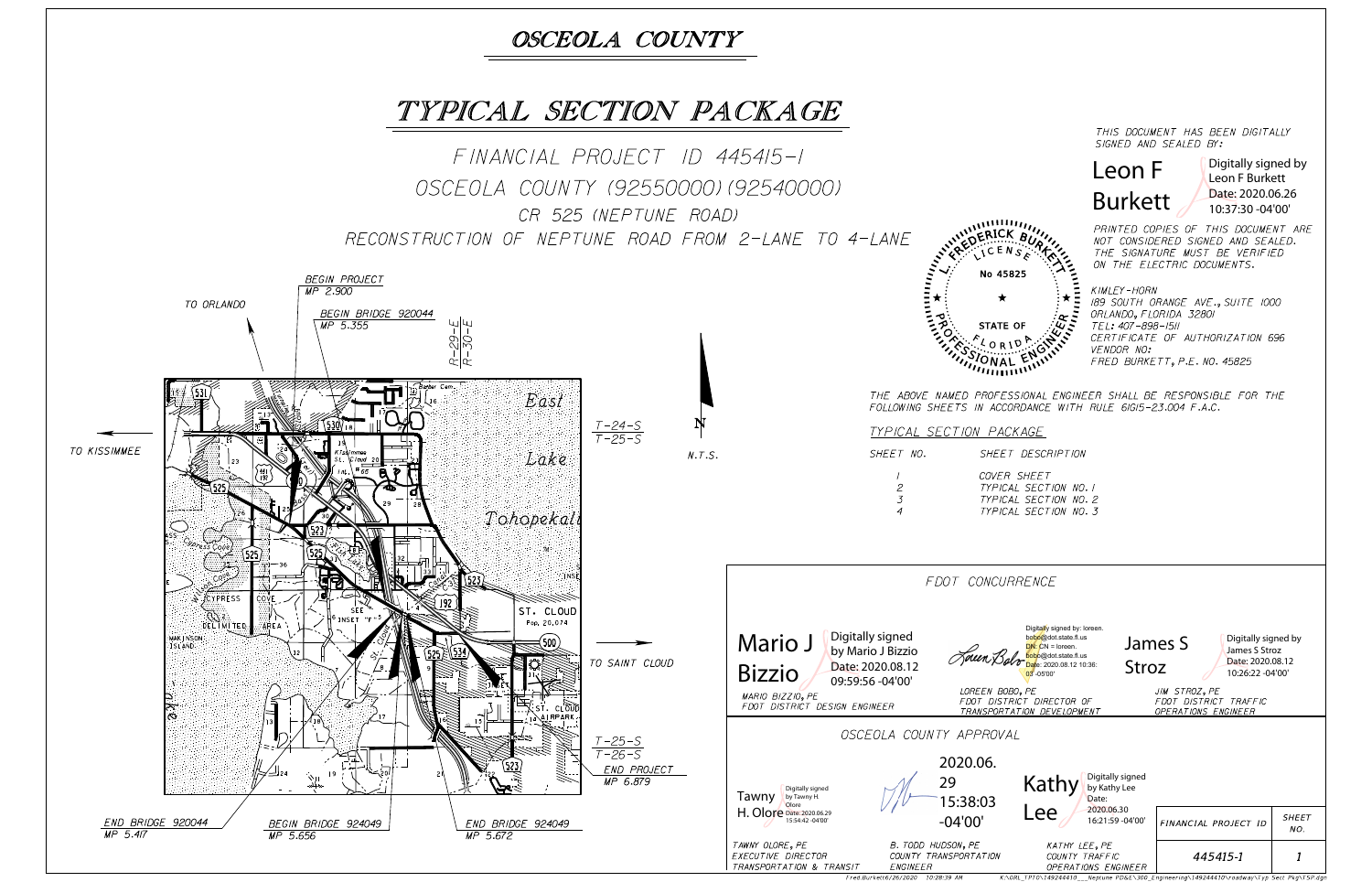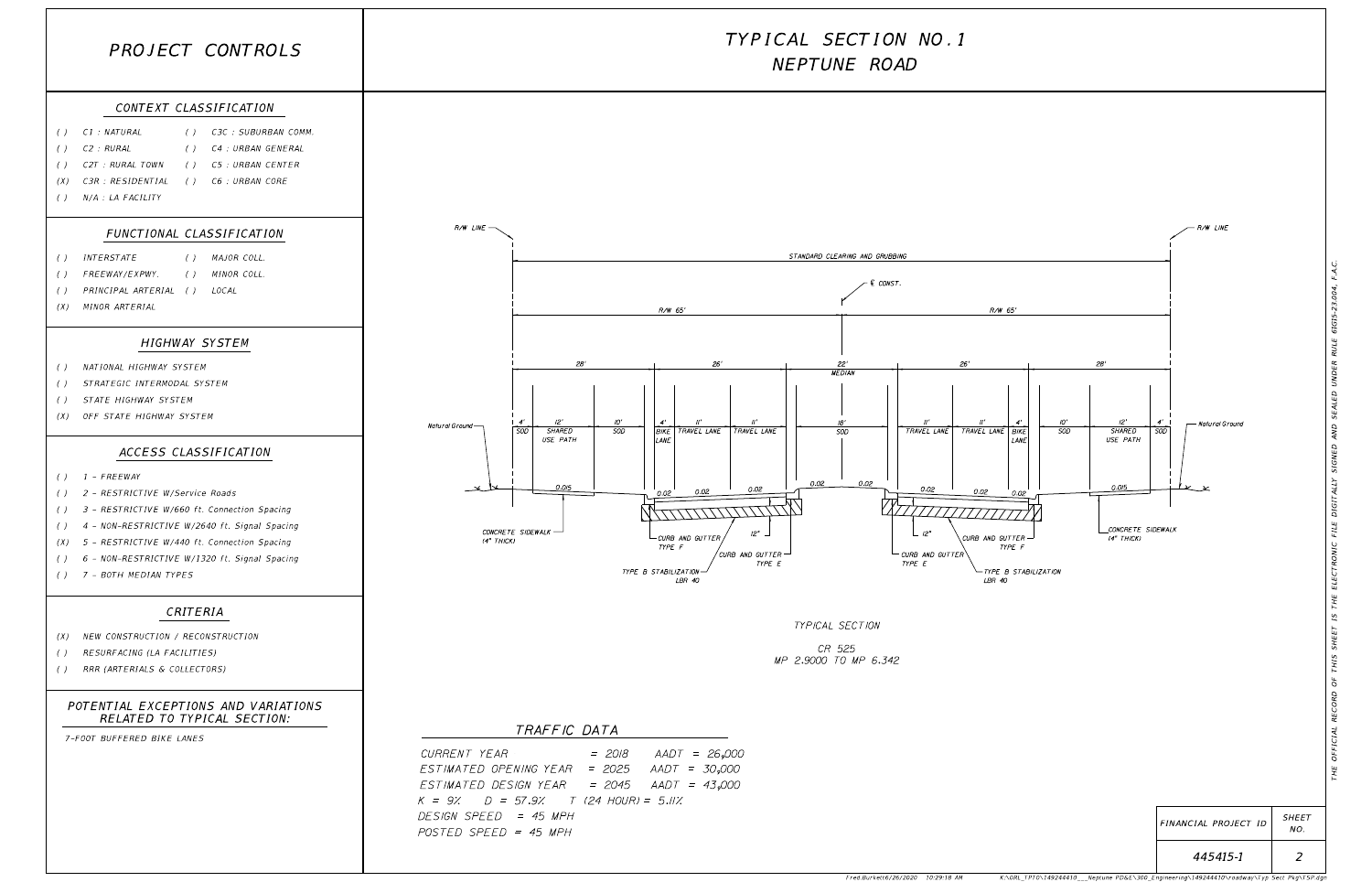Fred.Burkett6/26/2020 10:29:52 AM K:\ORL\_TPTO\149244410\_\_\_Neptune PD&E\300\_Engineering\149244410\roadway\Typ Sect Pkg\TSP.dgn

| FINANCIAL PROJECT ID | <b>SHEET</b><br>NO. |  |
|----------------------|---------------------|--|
| 445415-1             |                     |  |

| PROJECT CONTROLS                                                                                                                                                                                                                                                                                                                                                                                                                                                                                                                                    | TYPICAL SECTION NO.2<br>NEPTUNE ROAD                                                                                                                                                                                                                                                                                                                                                                                                        |  |  |
|-----------------------------------------------------------------------------------------------------------------------------------------------------------------------------------------------------------------------------------------------------------------------------------------------------------------------------------------------------------------------------------------------------------------------------------------------------------------------------------------------------------------------------------------------------|---------------------------------------------------------------------------------------------------------------------------------------------------------------------------------------------------------------------------------------------------------------------------------------------------------------------------------------------------------------------------------------------------------------------------------------------|--|--|
| CONTEXT CLASSIFICATION<br>C1 : NATURAL<br>(X) C3C : SUBURBAN COMM.<br>$\left( \quad \right)$<br>C2 : RURAL<br>C4 : URBAN GENERAL<br>$\left( \right)$<br>(<br>C2T : RURAL TOWN<br><i>C5 : URBAN CENTER</i><br>$\left( \quad \right)$<br>$($ )<br>C3R : RESIDENTIAL<br>C6 : URBAN CORE<br>$\left( \right)$<br>$\left( \begin{array}{c} \end{array} \right)$<br>N/A : LA FACILITY<br>$\left( \right)$                                                                                                                                                  |                                                                                                                                                                                                                                                                                                                                                                                                                                             |  |  |
| FUNCTIONAL CLASSIFICATION<br>() MAJOR COLL.<br><i>INTERSTATE</i><br>$\left( \quad \right)$                                                                                                                                                                                                                                                                                                                                                                                                                                                          | $R/W$ $LINE$ $-$<br>R/W LINE<br>STANDARD CLEARING AND GRUBBING                                                                                                                                                                                                                                                                                                                                                                              |  |  |
| (X) MINOR COLL.<br><i>FREEWAY/EXPWY.</i><br>$\left( \right)$<br>PRINCIPAL ARTERIAL () LOCAL<br>$\left( \quad \right)$<br>MINOR ARTERIAL<br>$\left( \ \right)$                                                                                                                                                                                                                                                                                                                                                                                       | € CONST.¬<br>R/W VARIES (37.5' - 41.5')<br>R/W 33.5'                                                                                                                                                                                                                                                                                                                                                                                        |  |  |
| <b>HIGHWAY SYSTEM</b><br>NATIONAL HIGHWAY SYSTEM<br>$\left( \right)$<br>STRATEGIC INTERMODAL SYSTEM<br>( )<br>STATE HIGHWAY SYSTEM<br>$\left( \right)$<br>OFF STATE HIGHWAY SYSTEM<br>(X)<br>ACCESS CLASSIFICATION<br>$( )$ $1$ - FREEWAY<br>2 - RESTRICTIVE W/Service Roads<br>$($ )<br>3 - RESTRICTIVE W/660 ft. Connection Spacing<br>$\left( \right)$<br>() 4 - NON-RESTRICTIVE W/2640 ft. Signal Spacing<br>() 5 - RESTRICTIVE W/440 ft. Connection Spacing<br>() 6 - NON-RESTRICTIVE W/1320 ft. Signal Spacing<br>$(X)$ 7 - BOTH MEDIAN TYPES | - VARIES<br>(0' TO 2'<br>- VARIES<br>SOD<br>$(0'$ TO $2')$<br>SOD<br>$-$ TCE<br>- VARIES<br>$(0'$ TO $4')$<br>SOD<br>IO'<br>$^{\prime\prime}$<br>IO'<br>10'<br>IO'<br>10'<br>6'<br>SHARED<br>TRAVEL LANE<br>TRAVEL LANE<br>TURN LANE<br>TRAVEL LANE<br>TRAVEL LANE<br>SIDEWALK<br>USE PATH<br>0.015<br>0.02<br>0.02<br>0.02<br>0.02<br>0.02<br>Natural Ground<br>$L_{CURB}$ AND GUTTER<br>CURB AND GUTTER $\rightarrow$<br>TYPE F<br>TYPE F |  |  |
| CRITERIA<br>NEW CONSTRUCTION / RECONSTRUCTION<br>(X)<br>RESURFACING (LA FACILITIES)<br>$\left( \quad \right)$<br>RRR (ARTERIALS & COLLECTORS)<br>$\left( \quad \right)$                                                                                                                                                                                                                                                                                                                                                                             | TYPICAL SECTION<br>CR 525<br>MP 6.342 TO MP 6.879                                                                                                                                                                                                                                                                                                                                                                                           |  |  |
| POTENTIAL EXCEPTIONS AND VARIATIONS<br>RELATED TO TYPICAL SECTION:<br>7-FOOT BUFFERED BIKE LANES                                                                                                                                                                                                                                                                                                                                                                                                                                                    | TRAFFIC DATA<br>CURRENT YEAR<br>$AADT = 21,000$<br>$= 2018$<br>ESTIMATED OPENING YEAR = 2025<br>$AADT = 23,000$<br>ESTIMATED DESIGN YEAR = 2045 AADT = 27,000<br>$K = 9$ % $D = 57.9$ % T (24 HOUR) = 5.11%<br>DESIGN SPEED = 35 MPH<br>POSTED SPEED = 35 MPH                                                                                                                                                                               |  |  |